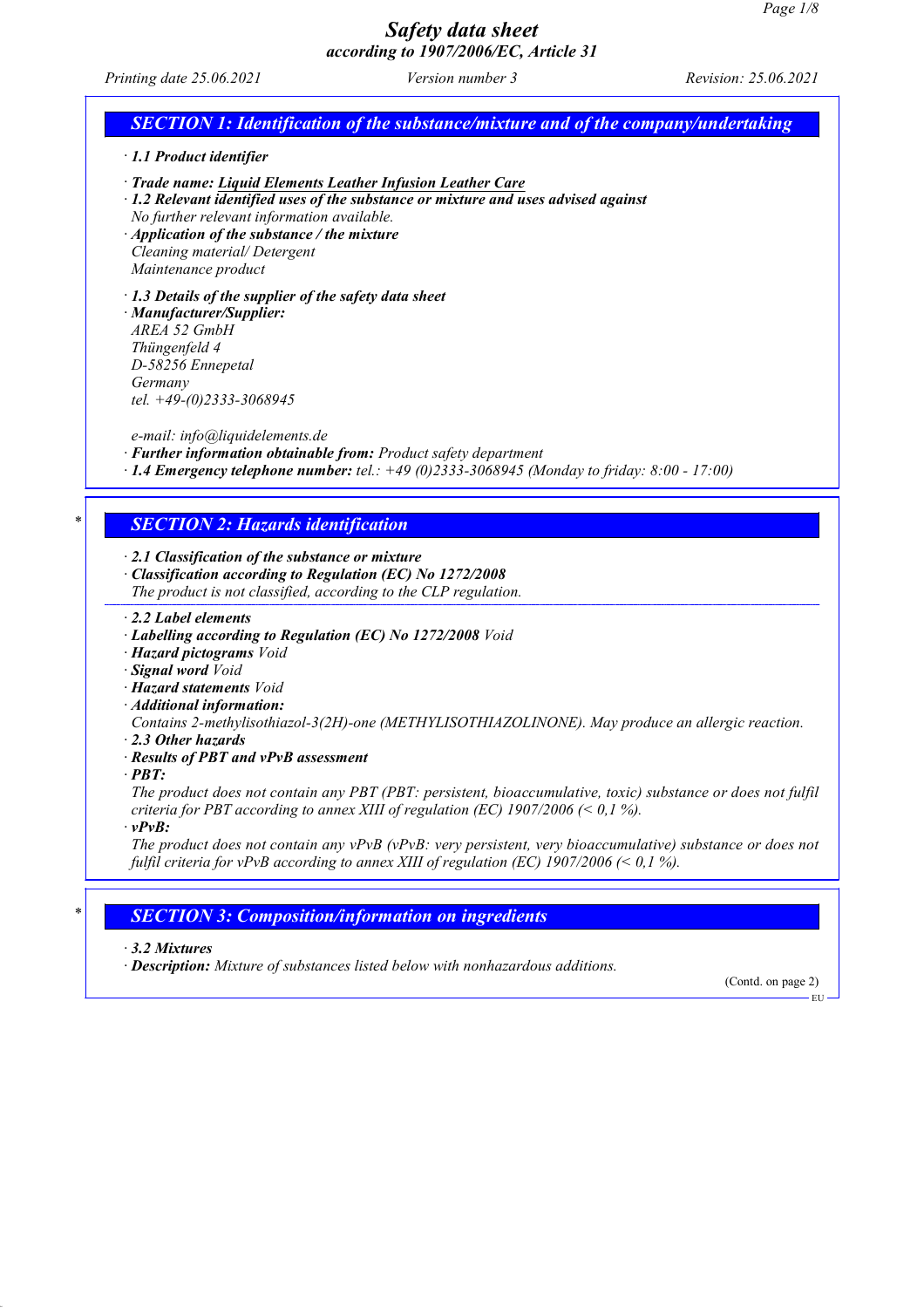*Printing date 25.06.2021 Version number 3 Revision: 25.06.2021*

### *Trade name: Liquid Elements Leather Infusion Leather Care*

| · Dangerous components:                                                                              |                                                                                                                                                                                                                                                                                                                                                                                              |            |
|------------------------------------------------------------------------------------------------------|----------------------------------------------------------------------------------------------------------------------------------------------------------------------------------------------------------------------------------------------------------------------------------------------------------------------------------------------------------------------------------------------|------------|
| $CAS: 56-81-5$<br>EINECS: 200-289-5<br>Reg.nr.: 01-2119471987-18                                     | glycerol                                                                                                                                                                                                                                                                                                                                                                                     | $5 - 10\%$ |
| $CAS: 2682-20-4$<br>EINECS: 220-239-6<br>Index number: $613-326-00-9$<br>$Reg.nr.: 01-2120764690-50$ | 2 - methylis othiazol - 3 (2H) - one 0.00015-<0.0015%<br>(METHYLISOTHIAZOLINONE)<br>Acute Tox. 3, H301; Acute Tox. 3, H311; Acute Tox.<br>2. H330<br>Skin Corr. 1B, H314; Eye Dam. 1, H318<br>$\bigotimes$ Aquatic Acute 1, H400 (M=10); Aquatic Chronic 1,<br>$H410 (M=1)$<br>$\bigotimes$ Skin Sens. 1A, H317<br>Specific concentration limit:<br><i>Skin Sens. 1A; H317: C</i> ≥ 0.0015 % |            |

*preservation agents (PHENOXYETHANOL, BUTYLBENZISOTHIAZOLINONE, BENZISOTHIAZOLINONE, L A U R Y L A M I N E D I P R O P Y L E NE D I A M I N E , M E T H Y L C H L O R O I S O T H I AZ O L I N O N E , METHYLISOTHIAZOLINONE), perfumes*

*· Additional information: For the wording of the listed hazard phrases refer to section 16.*

# *SECTION 4: First aid measures*

*· 4.1 Description of first aid measures*

- *· General information: If symptoms persist consult doctor.*
- *· After inhalation: Fresh air. If pain persists, get medical attention.*
- *· After skin contact: Immediately wash with water and soap and rinse thoroughly.*

*· After eye contact:*

- *Immediately flush eyes with plenty of water with lids lifted. If symptons persist, seek medical advice.*
- *· After swallowing:*
- *Rinse out mouth and drink plenty of water.*

*Do not induce vomiting; call for medical help immediately.*

- *· 4.2 Most important symptoms and effects, both acute and delayed No further relevant information available.*
- *· 4.3 Indication of any immediate medical attention and special treatment needed*

*No further relevant information available.*

## *SECTION 5: Firefighting measures*

- *· 5.1 Extinguishing media*
- *· Suitable extinguishing agents:*

*CO2, powder or water spray. Fight larger fires with water spray or alcohol resistant foam. Use fire extinguishing methods suitable to surrounding conditions.*

- *· For safety reasons unsuitable extinguishing agents: Full water jet*
- *· 5.2 Special hazards arising from the substance or mixture*
- *In case of fire, the following can be released: Carbon monoxide (CO)*
- *· 5.3 Advice for firefighters*
- *· Protective equipment:*

*Do not inhale explosion gases or combustion gases.*

- *Mouth respiratory protective device.*
- *· Additional information*

*Dispose of fire debris and contaminated fire fighting water in accordance with official regulations.*

(Contd. on page 3)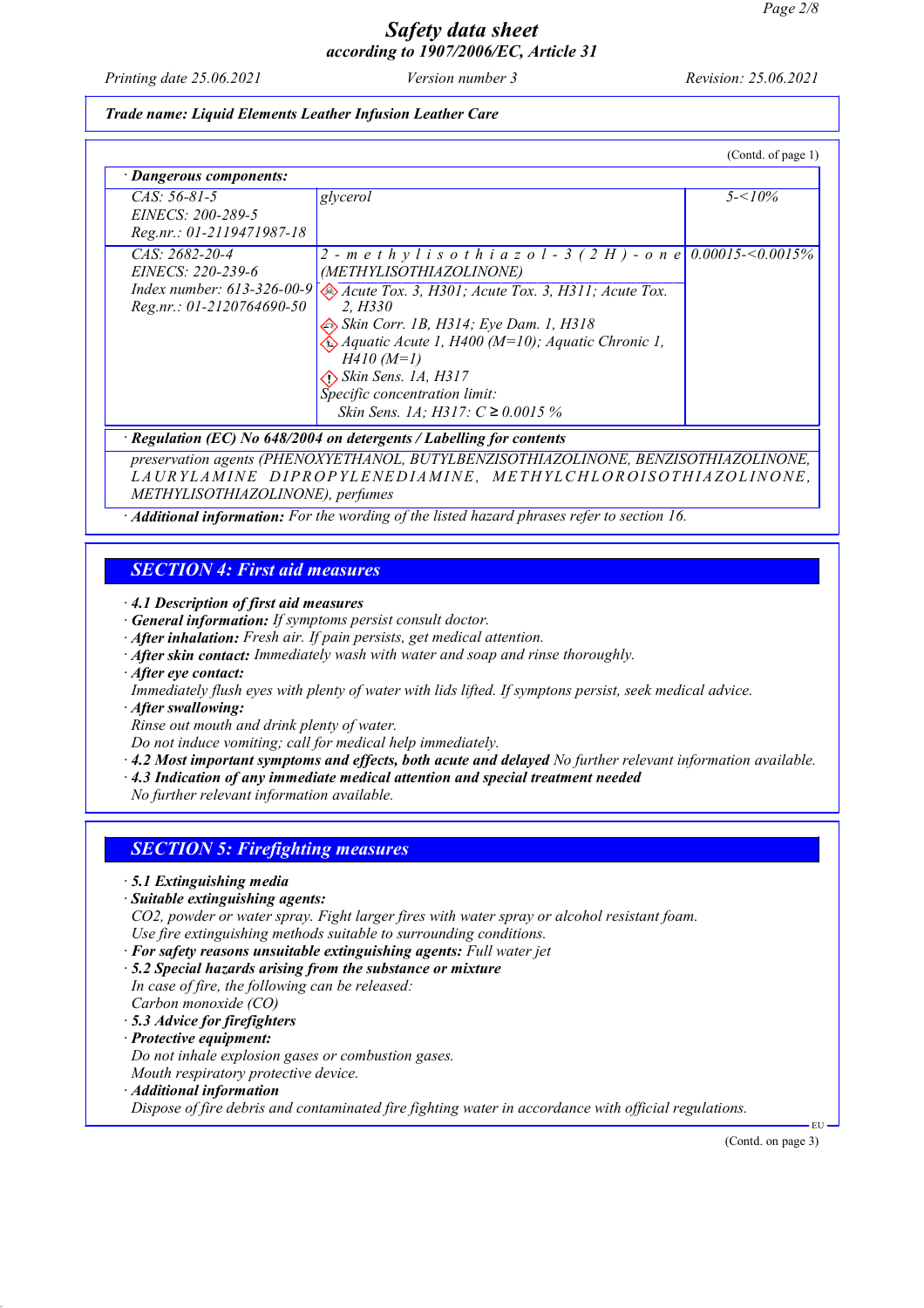*Printing date 25.06.2021 Version number 3 Revision: 25.06.2021*

### *Trade name: Liquid Elements Leather Infusion Leather Care*

(Contd. of page 2)

## *SECTION 6: Accidental release measures*

*· 6.1 Personal precautions, protective equipment and emergency procedures Wear protective clothing.*

*Particular danger of slipping on leaked/spilled product.*

- *· 6.2 Environmental precautions: Do not allow to enter sewers/ surface or ground water. Inform respective authorities in case of seepage into water course or sewage system.*
- *· 6.3 Methods and material for containment and cleaning up: Absorb with liquid-binding material (sand, diatomite, acid binders, universal binders, sawdust). Dispose contaminated material as waste according to item 13.*
- *· 6.4 Reference to other sections See Section 7 for information on safe handling. See Section 8 for information on personal protection equipment. See Section 13 for disposal information.*

## *SECTION 7: Handling and storage*

*· 7.1 Precautions for safe handling*

*Observe the usual precautionary measures for handling chemicals. Avoid contact with eyes. Avoid close or long term contact with the skin.*

*Observe use instructions.*

*· Information about fire - and explosion protection: No special measures required.*

- *· 7.2 Conditions for safe storage, including any incompatibilities*
- *· Storage:*
- *· Requirements to be met by storerooms and receptacles: No special requirements.*
- *· Information about storage in one common storage facility: Not required.*
- *· Further information about storage conditions: Store in dry conditions at 10 - 25 °C. Protect from frost.*
- *· Storage class: 10 13 (Germany)*
- *· 7.3 Specific end use(s) No further relevant information available.*

## *SECTION 8: Exposure controls/personal protection*

- *· Additional information about design of technical facilities: No further data; see item 7.*
- *· Ingredients with limit values that require monitoring at the workplace:*

*The product does not contain any relevant quantities of materials with critical values that have to be monitored at the workplace.*

- *· Additional information: The lists valid during the making were used as basis.*
- *· 8.2 Exposure controls*
- *· Personal protective equipment:*
- *· General protective and hygienic measures:*

*Observe the usual precautionary measures for handling chemicals.*

- *Avoid contact with the eyes.*
- *Avoid close or long term contact with the skin.*
- *Wash hands before breaks and at the end of work.*
- *· Respiratory protection: Not required.*
- *· Protection of hands:*

*The glove material has to be impermeable and resistant to the product/ the substance/ the preparation. Selection of the glove material on consideration of the penetration times, rates of diffusion and the degradation*

*Protective gloves according EN 374.*

(Contd. on page 4)

*<sup>·</sup> 8.1 Control parameters*

EU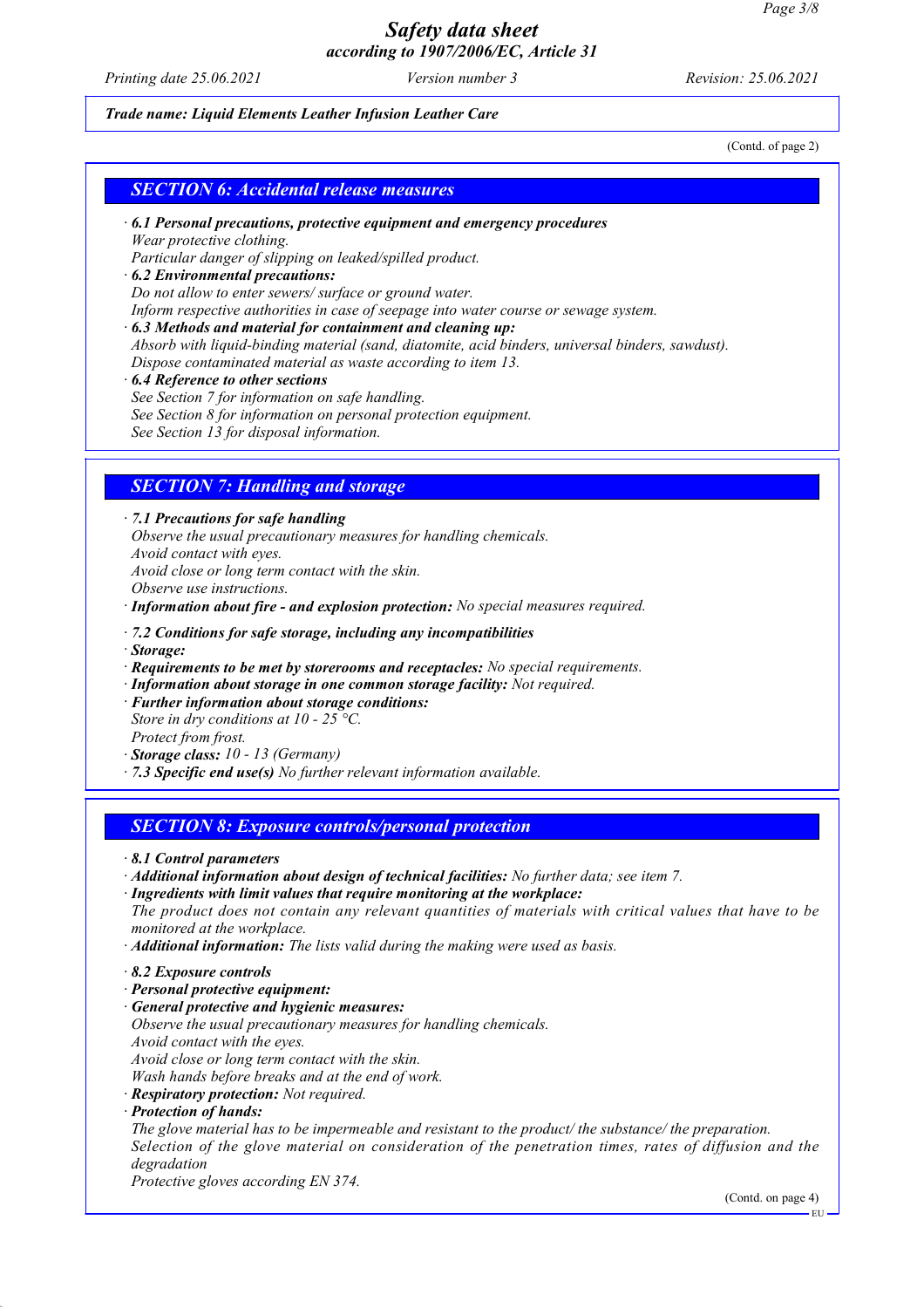*Printing date 25.06.2021 Version number 3 Revision: 25.06.2021*

### *Trade name: Liquid Elements Leather Infusion Leather Care*

*Check the permeability prior to each anewed use of the glove.*

*· Material of gloves*

*Nitrile rubber, NBR*

*Recommended thickness of the material:*  $\geq 0.35$  *mm* 

*Penetration time: 480 minutes (Permeation according to EN 374 Part 3: Level 6)*

*The selection of the suitable gloves does not only depend on the material, but also on further marks of quality and varies from manufacturer to manufacturer. As the product is a preparation of several substances, the resistance of the glove material can not be calculated in advance and has therefore to be checked prior to the application.*

*· Penetration time of glove material*

*The exact break through time has to be found out by the manufacturer of the protective gloves and has to be observed.*

*· For the permanent contact of a maximum of 15 minutes gloves made of the following materials are suitable:*

*Nitrile rubber, NBR*

*Recommended thickness of the material:*  $\geq 0.1$  *mm* 

*· Eye protection: Goggles recommended during refilling*

*· Body protection: Light weight protective clothing*

## *SECTION 9: Physical and chemical properties*

| $\cdot$ 9.1 Information on basic physical and chemical properties<br><b>General Information</b> |                                               |
|-------------------------------------------------------------------------------------------------|-----------------------------------------------|
| $\cdot$ Appearance:                                                                             |                                               |
| Form:                                                                                           | Liquid                                        |
| Colour:                                                                                         | Violet                                        |
| · Odour:                                                                                        | Characteristic                                |
| · Odour threshold:                                                                              | Not determined.                               |
| $\cdot$ pH-value at 20 $\degree$ C:                                                             | $5 - 7$                                       |
| Change in condition                                                                             |                                               |
| Melting point/freezing point:                                                                   | Not determined.                               |
| Initial boiling point and boiling range: $>100 °C$                                              |                                               |
| · Flash point:                                                                                  | $>$ 100 $^{\circ}C$                           |
| · Flammability (solid, gas):                                                                    | Not applicable.                               |
| · Decomposition temperature:                                                                    | Not determined.                               |
| $\cdot$ Auto-ignition temperature:                                                              | Product is not selfigniting.                  |
| · Explosive properties:                                                                         | Product does not present an explosion hazard. |
| · Explosion limits:                                                                             |                                               |
| Lower:                                                                                          | Not determined.                               |
| <b>Upper:</b>                                                                                   | Not determined.                               |
| $\cdot$ Oxidising properties                                                                    | Not applicable.                               |
| · Vapour pressure:                                                                              | Not determined.                               |
| $\cdot$ Density at 20 °C:                                                                       | $\sim$ 1.00 - 1.02 g/cm <sup>3</sup>          |
| $\cdot$ Relative density                                                                        | Not determined.                               |
| · Vapour density                                                                                | Not determined.                               |
| $\cdot$ Evaporation rate                                                                        | Not determined.                               |
| · Solubility in / Miscibility with                                                              |                                               |
| water:                                                                                          | Fully miscible.                               |
| · Partition coefficient: n-octanol/water:                                                       | Not determined.                               |
|                                                                                                 | (Contd. on page 5)                            |

(Contd. of page 3)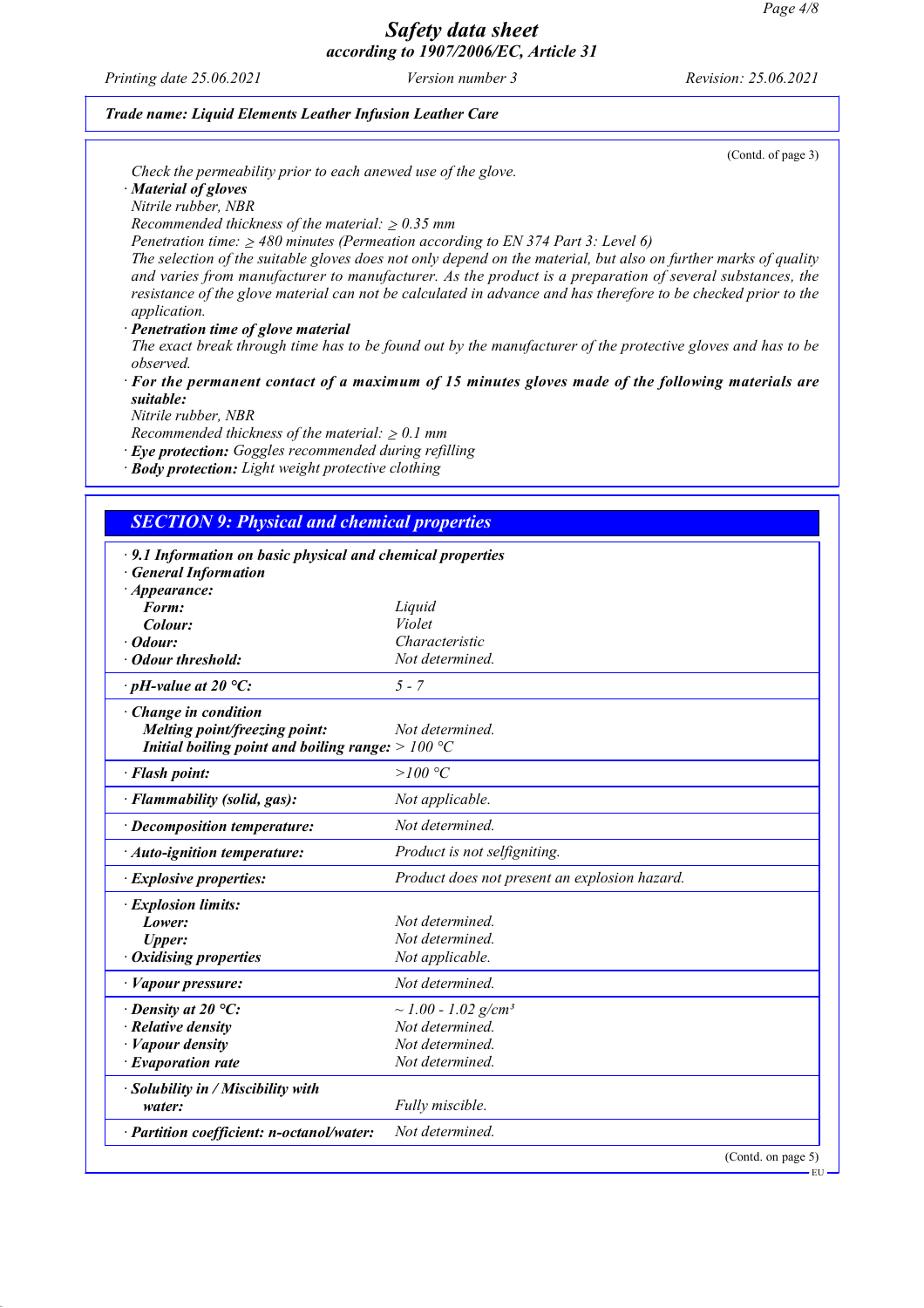*Printing date 25.06.2021 Version number 3 Revision: 25.06.2021*

### *Trade name: Liquid Elements Leather Infusion Leather Care*

|                                       |                                            | (Contd. of page 4) |
|---------------------------------------|--------------------------------------------|--------------------|
| $\cdot$ <i>Viscosity:</i><br>Dynamic: | Not determined.                            |                    |
| Kinematic:                            | Not determined.                            |                    |
| · Solvent content:                    |                                            |                    |
| <b>Solids content:</b>                | Not determined.                            |                    |
| $\cdot$ 9.2 Other information         | No further relevant information available. |                    |

## *SECTION 10: Stability and reactivity*

*· 10.1 Reactivity No further relevant information available.*

- *· 10.2 Chemical stability*
- *· Thermal decomposition / conditions to be avoided: No decomposition if used according to specifications.*
- *· 10.3 Possibility of hazardous reactions No dangerous reactions known.*
- *· 10.4 Conditions to avoid Protect from frost.*
- *· 10.5 Incompatible materials: No further relevant information available.*
- *· 10.6 Hazardous decomposition products: No dangerous decomposition products known.*

# *SECTION 11: Toxicological information*

- *· 11.1 Information on toxicological effects*
- *· Acute toxicity Based on available data, the classification criteria are not met.*
- *· LD/LC50 values relevant for classification:*
- *No further relevant information available.*

## *56-81-5 glycerol*

*Oral LD50 12,600 mg/kg (rat)*

- *· Primary irritant effect:*
- *· Skin corrosion/irritation Based on available data, the classification criteria are not met.*
- *· Serious eye damage/irritation Based on available data, the classification criteria are not met.*
- *· Respiratory or skin sensitisation Based on available data, the classification criteria are not met.*
- *· Additional toxicological information:*
- *· Repeated dose toxicity No further relevant information available.*
- *· CMR effects (carcinogenity, mutagenicity and toxicity for reproduction)*
- *No further relevant information available.*
- *· Germ cell mutagenicity Based on available data, the classification criteria are not met.*
- *· Carcinogenicity Based on available data, the classification criteria are not met.*
- *· Reproductive toxicity Based on available data, the classification criteria are not met.*
- *· Germ cell mutagenicity Based on available data, the classification criteria are not met.*
- *· STOT-single exposure Based on available data, the classification criteria are not met.*
- *· STOT-repeated exposure Based on available data, the classification criteria are not met.*
- *· Aspiration hazard Based on available data, the classification criteria are not met.*

## *SECTION 12: Ecological information*

*· 12.1 Toxicity*

*· Aquatic toxicity:*

*56-81-5 glycerol*

*LC50 >1,000 mg/l (fish) (96 h)*

- *· 12.2 Persistence and degradability The contained surfactants are easily biodegradable*
- *· 12.3 Bioaccumulative potential No further relevant information available.*
- *· 12.4 Mobility in soil No further relevant information available.*

(Contd. on page 6)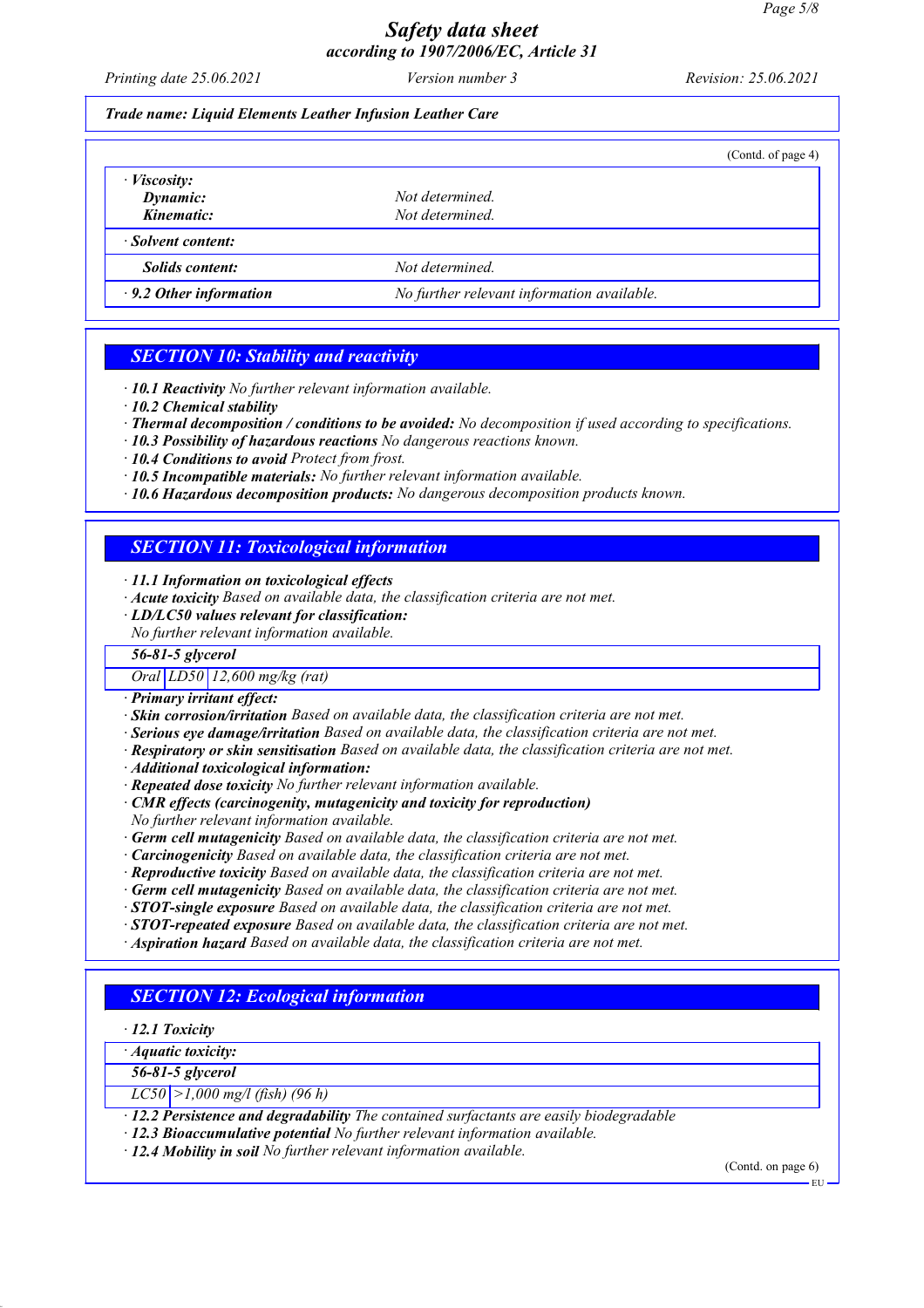*Printing date 25.06.2021 Version number 3 Revision: 25.06.2021*

(Contd. of page 5)

#### *Trade name: Liquid Elements Leather Infusion Leather Care*

*· Additional ecological information:*

*· General notes:*

*The surfactant(s) contained in this preparation complies(comply) with the biodegradability criteria as laid down in Regulation (EC) No.648/2004 on detergents. Data to support this assertion are held at the disposal of the competent authorities of the Member States and will be made available to them, at their direct request or at the request of a detergent manufacturer.*

*Do not allow undiluted product or large quantities of it to reach ground water, water course or sewage system.*

### *· 12.5 Results of PBT and vPvB assessment*

*· PBT: Not applicable.*

*· vPvB: Not applicable.*

*· 12.6 Other adverse effects No further relevant information available.*

*SECTION 13: Disposal considerations*

*· 13.1 Waste treatment methods*

### *· Recommendation*

*Smaller quantities can be disposed of with household waste. Dispose of in accordance with all applicable local and national regulations.*

### *· European waste catalogue*

*20 01 30 detergents other than those mentioned in 20 01 29*

*15 01 02 plastic packaging*

*· Uncleaned packaging:*

*· Recommendation:*

*Dispose of in accordance with all applicable local and national regulations.*

*Non contaminated packagings may be recycled.*

*· Recommended cleansing agents: Water, if necessary together with cleansing agents.*

| <b>SECTION 14: Transport information</b>                                                  |                 |  |
|-------------------------------------------------------------------------------------------|-----------------|--|
| $\cdot$ 14.1 UN-Number<br>· ADR, ADN, IMDG, IATA                                          | Void            |  |
| $\cdot$ 14.2 UN proper shipping name<br>ADR, ADN, IMDG, IATA                              | Void            |  |
| $\cdot$ 14.3 Transport hazard class(es)                                                   |                 |  |
| ADR, ADN, IMDG, IATA<br>$\cdot$ Class                                                     | Void            |  |
| $\cdot$ 14.4 Packing group<br>ADR, IMDG, IATA                                             | Void            |  |
| 14.5 Environmental hazards:<br>$\cdot$ Marine pollutant:                                  | No              |  |
| $\cdot$ 14.6 Special precautions for user                                                 | Not applicable. |  |
| $\cdot$ 14.7 Transport in bulk according to Annex II of<br><b>Marpol and the IBC Code</b> | Not applicable. |  |
| · UN "Model Regulation":                                                                  | Void            |  |

(Contd. on page 7)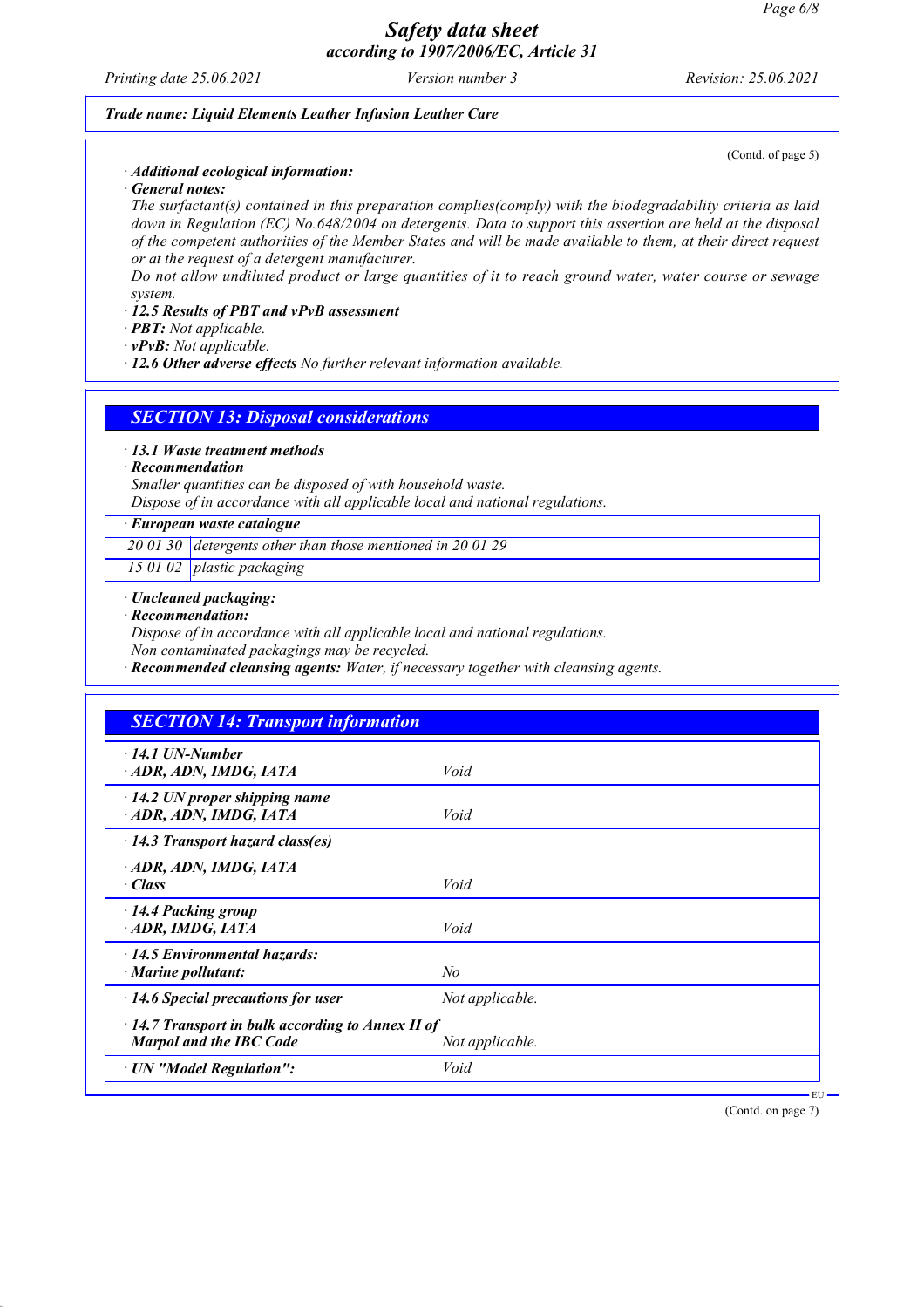*Printing date 25.06.2021 Version number 3 Revision: 25.06.2021*

#### *Trade name: Liquid Elements Leather Infusion Leather Care*

(Contd. of page 6)

## *SECTION 15: Regulatory information*

*· 15.1 Safety, health and environmental regulations/legislation specific for the substance or mixture*

*· Directive 2012/18/EU*

*· Named dangerous substances - ANNEX I None of the ingredients is listed.*

*· DIRECTIVE 2011/65/EU on the restriction of the use of certain hazardous substances in electrical and electronic equipment – Annex II*

*None of the ingredients is listed.*

*· REGULATION (EU) 2019/1148*

*· Annex I - RESTRICTED EXPLOSIVES PRECURSORS (Upper limit value for the purpose of licensing under Article 5(3))*

*None of the ingredients is listed.*

## *· Annex II - REPORTABLE EXPLOSIVES PRECURSORS*

*None of the ingredients is listed.*

*· National regulations:*

#### *· Information about limitation of use:*

*Employment restrictions concerning juveniles must be observed.*

*Employment restrictions concerning pregnant and lactating women must be observed, if applicable.*

#### *· 15.2 Chemical safety assessment:*

*A Chemical Safety Assessment has not been carried out, because it is not necessary for mixtures.*

### *\* SECTION 16: Other information*

*This information is based on our present knowledge. However, this shall not constitute a guarantee for any specific product features and shall not establish a legally valid contractual relationship. Liability excluded.*

#### *· Relevant phrases*

- *H301 Toxic if swallowed.*
- *H311 Toxic in contact with skin.*
- *H314 Causes severe skin burns and eye damage.*
- *H317 May cause an allergic skin reaction.*
- *H318 Causes serious eye damage.*
- *H330 Fatal if inhaled.*
- *H400 Very toxic to aquatic life.*
- *H410 Very toxic to aquatic life with long lasting effects.*

*· Classification according to Regulation (EC) No 1272/2008*

*The classification of the mixture is generally based on the calculation method using substance data according to Regulation (EC) No 1272/2008.*

### *· Department issuing SDS:*

*CLC GmbH Simonshöfchen 55 D-42327 Wuppertal Tel.: +49-(0)202 - 87018691*

*· Contact: Mr. Sven Rosendahl*

*· Abbreviations and acronyms:*

*CLP: Classification, Labelling and Packaging (Regulation (EC) No. 1272/2008*

*REACH: Regulation (EC) No 1907/2006 of the European Parliament and of the Council of 18 December 2006 concerning the Registration, Evaluation, Authorisation and Restriction of Chemicals.*

*EC50: effective concentration, 50 percent*

*ADR: Accord relatif au transport international des marchandises dangereuses par route (European Agreement Concerning the International Carriage of Dangerous Goods by Road)*

*IMDG: International Maritime Code for Dangerous Goods*

*IATA: International Air Transport Association*

*GHS: Globally Harmonised System of Classification and Labelling of Chemicals*

*VCI: Verband der chemischen Industrie, Deutschland (German chemical industry association) EINECS: European Inventory of Existing Commercial Chemical Substances*

*ELINCS: European List of Notified Chemical Substances*